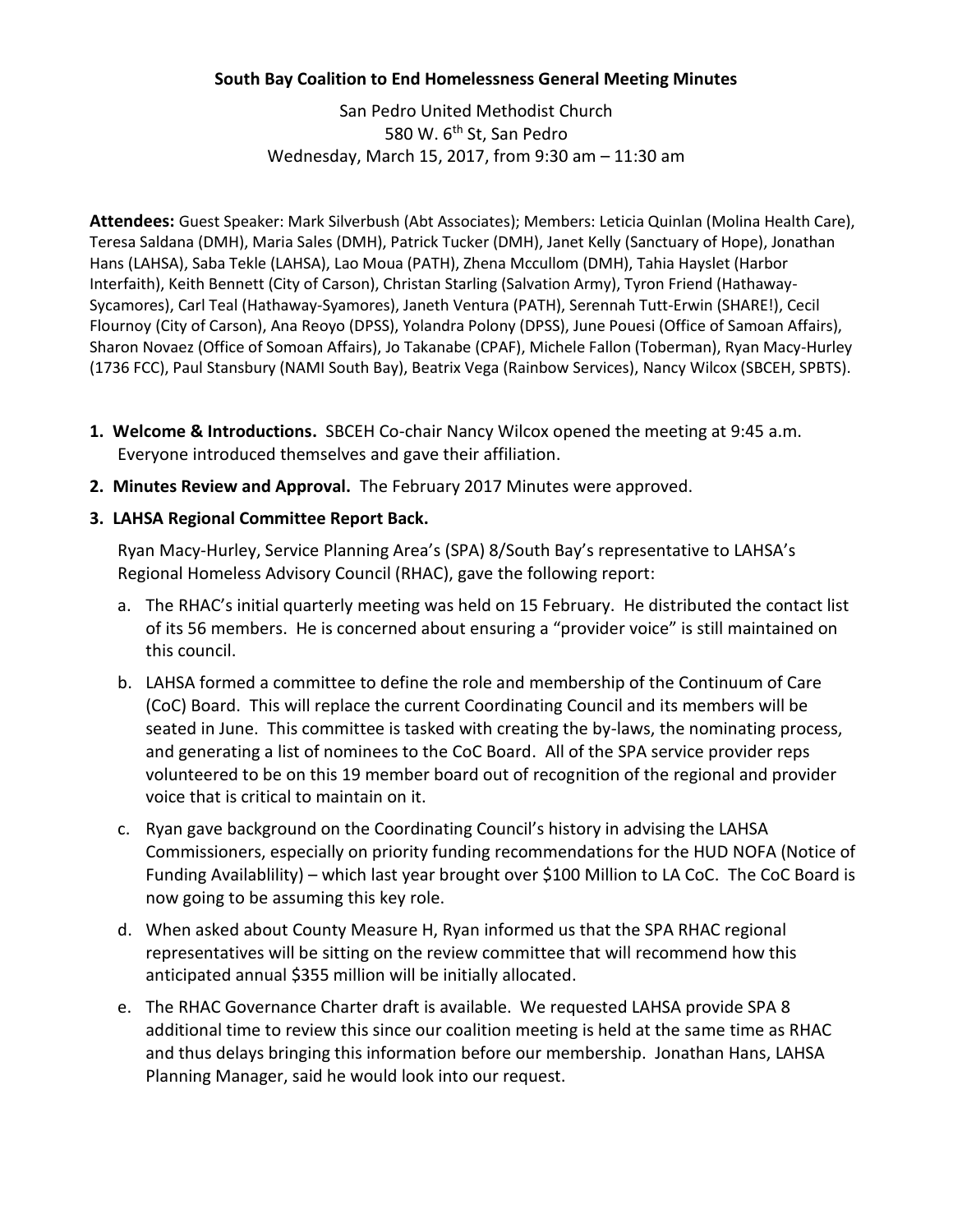Tahia Hayslet, SPA 8's representative to LAHSA's Coordinating Council, gave the following report:

- a. She said the Coordinating Council will continue to meet monthly through June, when it is scheduled to "sunset."
- b. Because of the anticipated timing of this year's HUD NOFA release, the new CoC Board will unlikely be able to provide recommendations to the LAHSA Commission. The Coordinating Council has been asked to provide this guidance.
- c. Program "performance reports" will be sent to agencies for their review in April. These are especially critical this year given the anticipated funding cuts from the Trump Administration. Permanent supportive housing (PSH) projects that scored low may be in danger of cutbacks.
- d. She next discussed the "HMIS Data Migration" efforts. There will be a May "blackout" period when LAHSA does the conversion from the current system to the new HMIS provider, BitFocus. There will be different training options available, but at this time in-person training may only be available for about 300 people, with the rest encouraged to view a webinar.
- **4. Guest Speaker: "Data, Dashboards & Discover."** Mark Silverbush works for Abt Associates, which provides HUD technical assistance to LAHSA. He gave an overview of how data is being used in homelessness services.
	- a. "Visualization" takes key data elements and presents them in a useful, broader way. "Dashboards" can capture an entire system and then drill down to specific program components.
	- b. Currently LAHSA's website [\(https://www.lahsa.org/portal/\)](https://www.lahsa.org/portal/) hosts five dashboards. HMIS is the predominate data source used for them: (1) Winter Shelter Program, which is updated daily; (2) Veterans; (3) Rapid Re-Housing for Individuals; (4) CES for Families; (5) CES for Youth. Each has a "methodology document" referenced at the bottom of the dashboard that highlights the source of the data elements.
	- c. The dashboards are used by policy makers (e.g., City of LA Mayor's Office, Board of Supervisors homeless deputies) and funders for planning purposes and to understand "what success looks like."
	- d. He encouraged service providers to become better acquainted with these dashboards so they can "own their story" and ensure data is being accurately used to reflect their efforts.
	- e. Mark explained each dashboard starts off presenting the "headlines," i.e., key metrics. Hovering over a graphic element typically shows detailed information relating to that field.
	- f. He first highlighted the RRH Dashboard. Since it is currently City of LA funded, the statistics from it are displayed (which is why only certain SPAs are shown). In particular, it shows when clients entered the system along with the resultant placements.

A comment was made that it might be useful to highlight when key program funding was made so people can better understand spikes or dips in the numbers. Other feedback included being able to capture the common barriers people face such as evictions, low incomes; possibility of filtering the data by race; highlighting those with mental illness.

g. For the Veterans Dashboard, the updates happen less frequently because data is also pulled from the VA and housing authorities, and then must be de-duplicated.